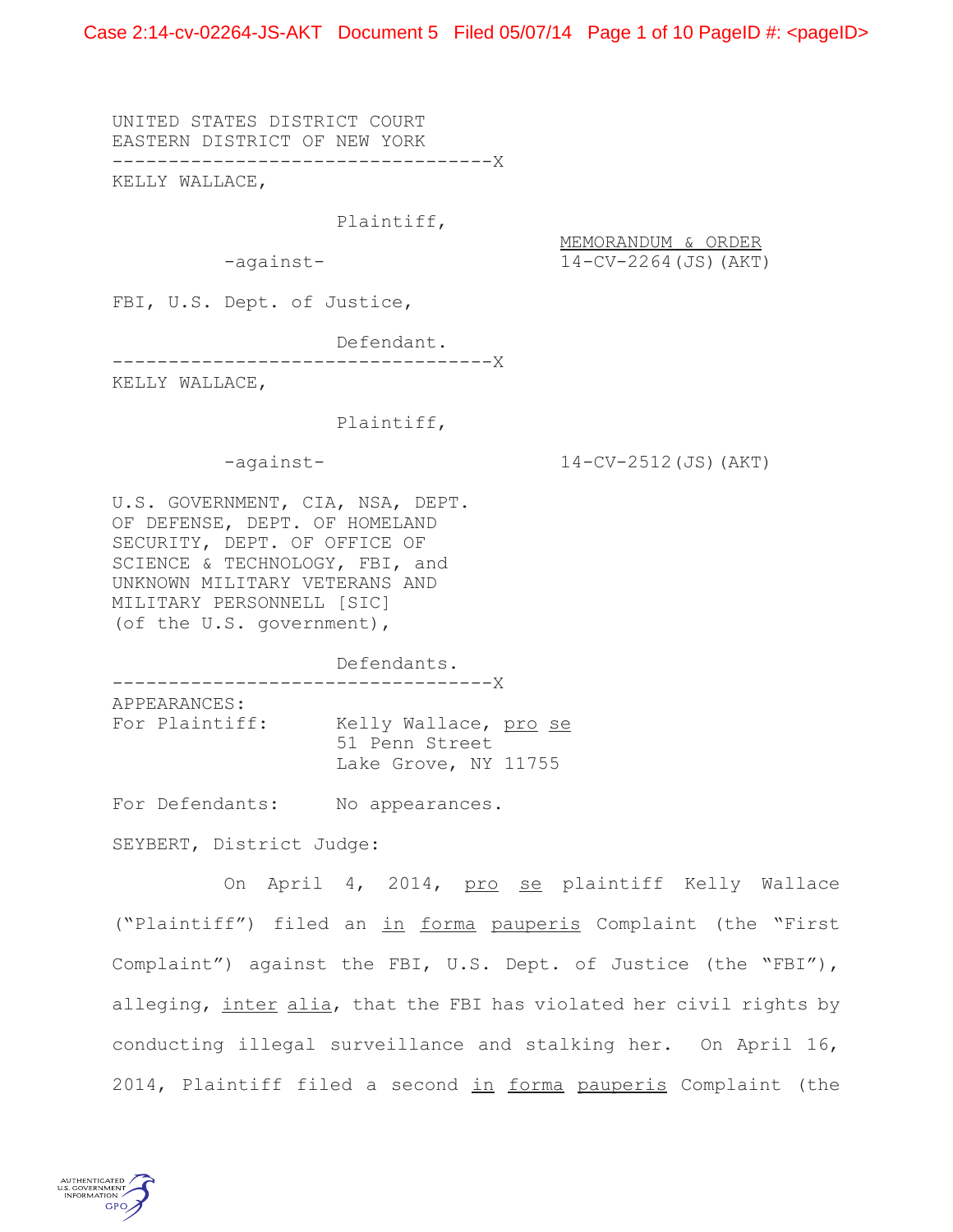"Second Complaint"), also against the FBI, and several additional Federal defendants, namely the "U.S. Government, [the] CIA, [the] NSA, [the] Dept. of Defense, [the] Dept. of Homeland Security, Dept. of Office of Science & Technology, and unknown military veterans and military personnell [sic] (of the U.S. government)." (Second Compl. at  $1-2$ .)<sup>1</sup> Like the First Complaint, the Second Complaint alleges, inter alia, that these various federal governmental agencies have conducted unlawful surveillance and harassment of the Plaintiff. (Second Compl. at 2-4.)

Each Complaint was accompanied by an application to proceed in forma pauperis. Upon review of Plaintiff's declarations in support of her applications to proceed in forma pauperis, the Court finds that Plaintiff's financial status qualifies her to commence these actions without prepayment of the Court's filing fees. See 28 U.S.C. § 1915(a)(1). Accordingly, the applications to proceed in forma pauperis are GRANTED. However, for the reasons that follow, the First Complaint and Second Complaint fail to allege a plausible claim and are sua sponte DISMISSED pursuant to 28 U.S.C. § 1915(e)(2)(B)(ii).

 $^1$  On April 16, 2014, Plaintiff also filed a letter requesting "a speedy trial" due to the nature of her allegations. See Wallace Letter, dated April 16, 2014 [No. 14-CV-2264, Docket Entry No. 4]. Given the dismissal of the Plaintiff's Complaints as set forth herein, her application is moot.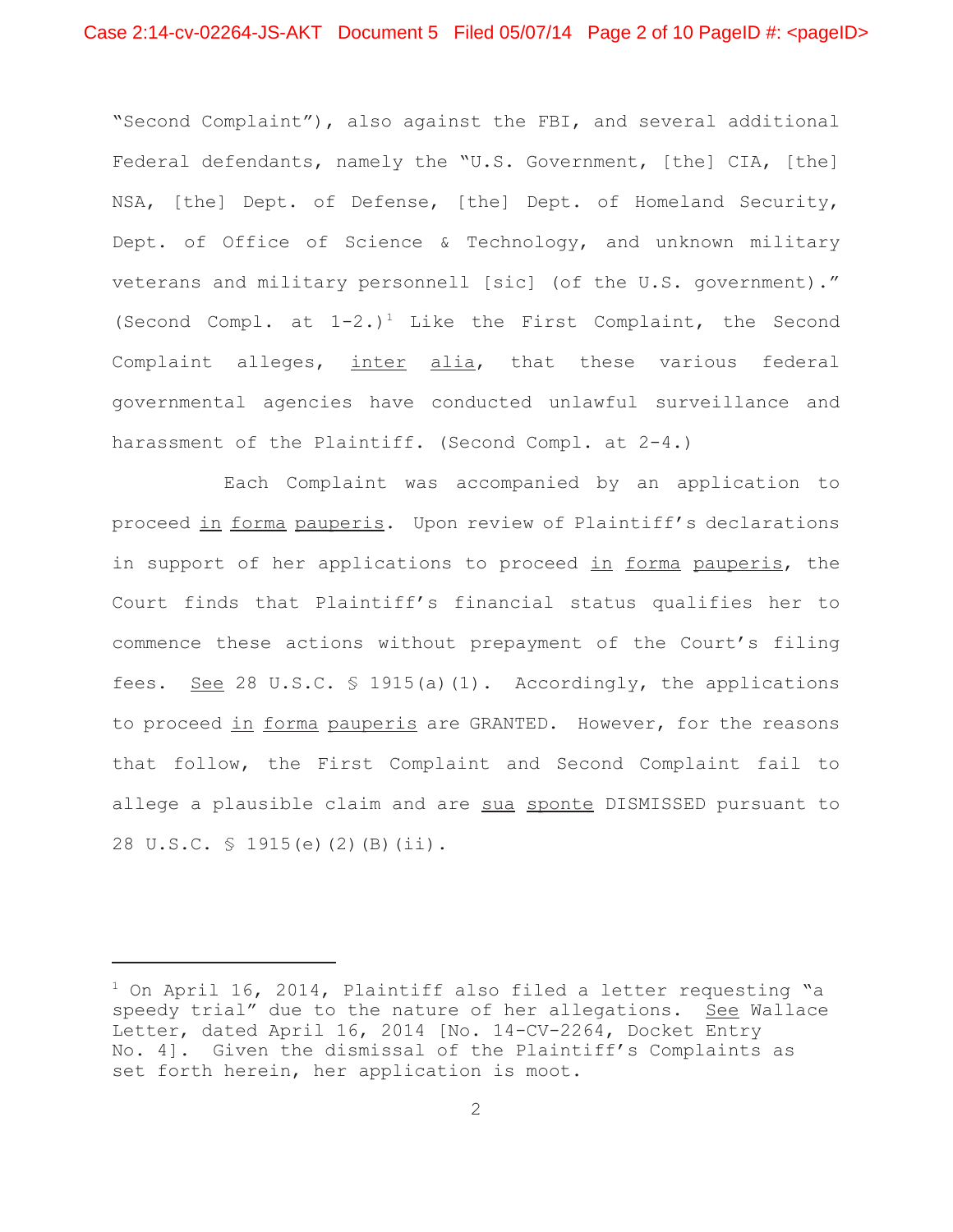# BACKGROUND

### I. The First Complaint

Submitted on the Court's general complaint form, the First Complaint alleges that the FBI has been conducting unlawful surveillance of Plaintiff "24/7" since December 2012. (First Compl. at ¶ III.A-C.) According to the First Complaint, hidden cameras were installed in Plaintiff's home (which were detected by a "camera dector [sic]") and her telephone calls were intercepted. (First Compl. at ¶ III.C.) Plaintiff also claims that her internet use, e-mails, and texts have been hacked and that she has been "gangstalk[ed] [by] many vehicles of men unknown, with police stickers on cars, military stickers as well." (First Compl. at ¶ III.C.) According to Plaintiff, "[a]n EMF device was being used on me from an apt. next to me, while 2 FBI agents were in the bldg. next to me for about 1-2 weeks." (First Compl. at ¶ III.C.) Plaintiff further alleges that

> Someone trespassed into my home, [and] caused injury (by drugging food/beverage) to my (R) ear [and] left a permanent 'clicking', (L) shoulder area has been permanent [sic] muscle/neck area injured and further used as a trigger point of EMF device transmission to heat my head, body, those areas to pain, and 'private' parts. I AM BEING TARGETED ON SOME BLACKLISTING BY FBI, GOV., POLICE. I NEED INFO. ON THE FOIA, IF THEY WENT TO A FISA COURT?

(First Compl. at ¶ III.C.) In the section of the complaint form that calls for a description of any claimed injuries, Plaintiff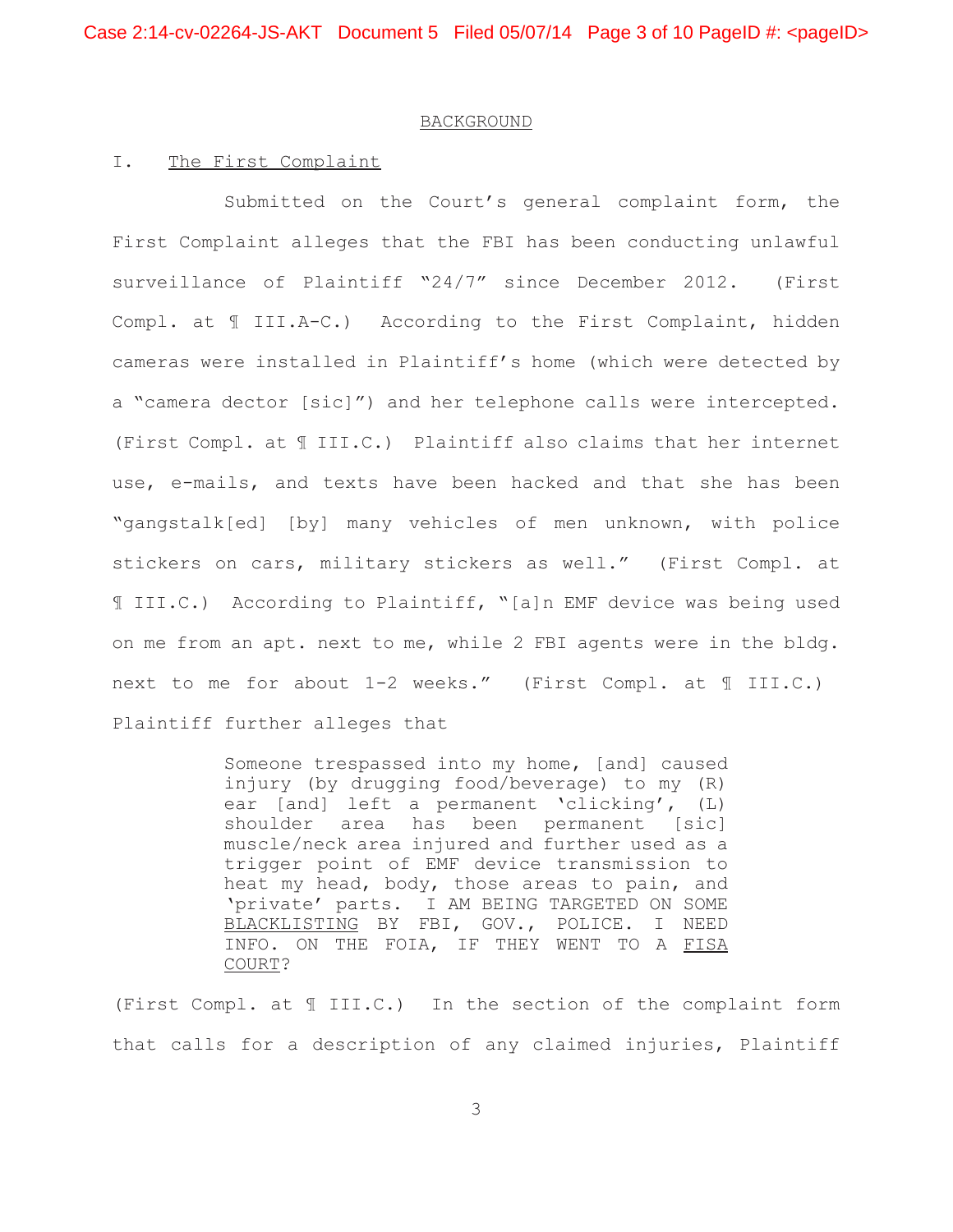alleges that she experiences "sexual touching by device 24/7" as well as trauma to her right ear, left shoulder, both hands, and her left leg. (First Compl. at ¶ IV.) Plaintiff also claims that her "eyes have 'unknown' 'objects' that 'light up' looking like clear 'contact lenses' glowing, vision changes seem permanent, [and were] placed in [her] eyes during a night of drugging my food/beverage. . . ." (First Compl. at ¶ IV.)

For relief, Plaintiff seeks to recover a damages award in the amount of \$5 million in addition to the entry of an order of protection against the FBI to stop the stalking, surveillance and use of the "EMF Device." (First Compl. at ¶ V.)

# II. The Second Complaint

Plaintiff's Second Complaint is also submitted on the Court's general complaint form. Like the First Complaint, the Second Complaint alleges, inter alia, that the Plaintiff is under surveillance by the Federal government. More specifically, Plaintiff claims that she has been "placed illegally into a Human Military robotic experiment/program DARPA, 24/7 monitoring, remote neural monitoring torture." (Second Compl. at ¶ III.) The Second Complaint alleges that the surveillance began in 2007 at various locations in New York and Pennsylvania and that Plaintiff is

> [b]eing used as an unethical human experimentation that started one phase (as I can indicate) [in] 2007, 2008, 2010, and phase 2 began 2013 with mind control technology known as voice to skull/synthetic telepathy. This technology is being used to torture me,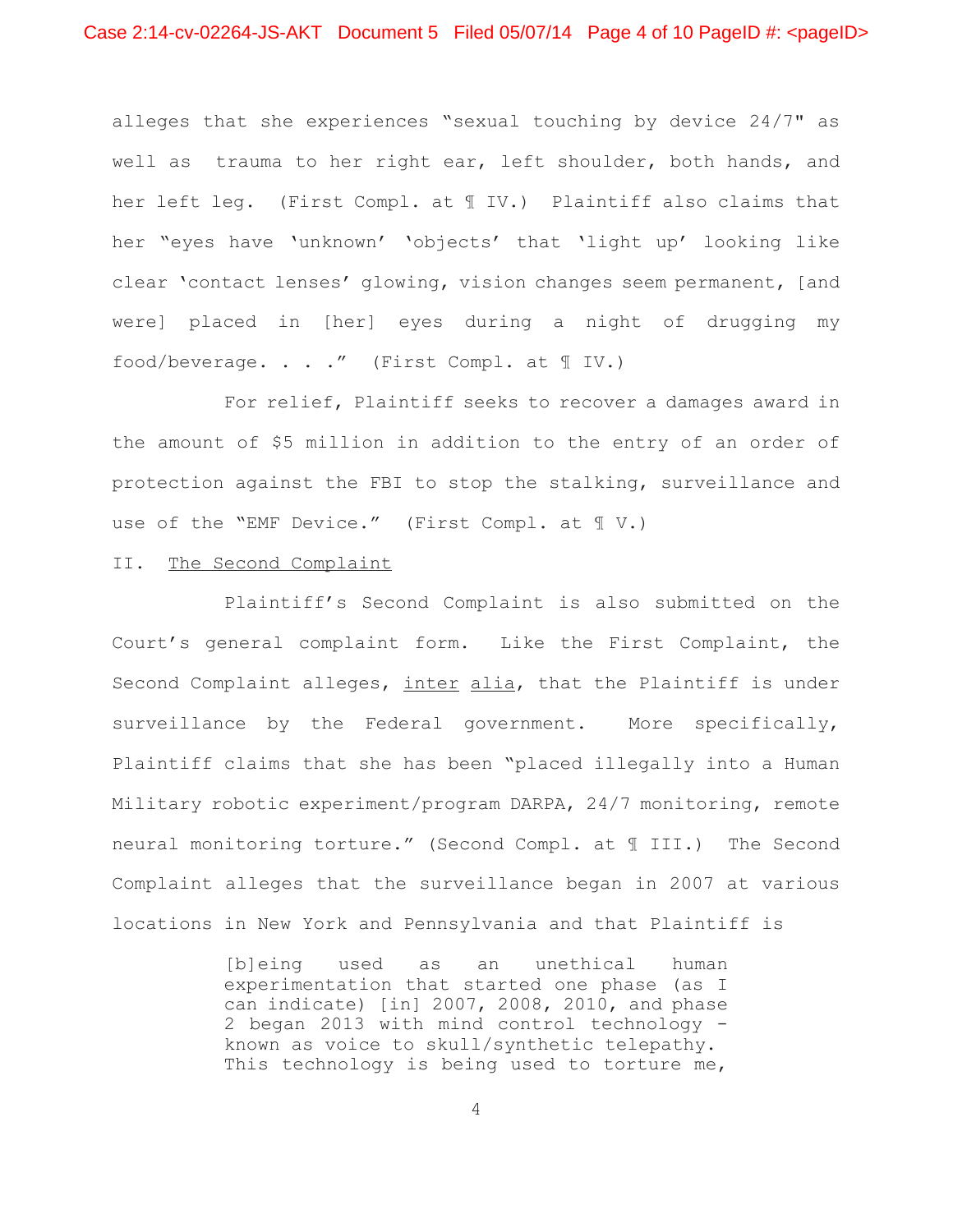injure, intimidate with coercion, thought coercion to change who I am as a human being, violating my human amendment 3 rights of equality (discrimination of disability) privacy, human amendm.  $\frac{4}{5}$  of freedoms of expression, no coercion of religion, right to peaceably assemble, right to freedom of movement, association, physical pain & suffering mental anguish with loss of social interactions, isolation, confinement, loss of enjoyment of life, injury to reputation with rumors, false phrases words spoken 24/7, deceptive trade practice of malice toward me with no answers directly from these federal agencies of the cruel and unusual punishment methods being done to me this past year, 2013 present April 16, 2014 and future damages, & future consistent confinement due to stalking, harrassment [sic] methods used. All communications are being listened to, I am being monitored to the brain 24/7. There was a[n] incident in Feb. 2013 where I met 2 FBI agents at my complex in a bldg. near my apt. Stalking began, surveillance of phones, eaves dropping measures, hidden camera detection by detector, contacts were made about all of this.

(Second Compl. at ¶ III.C.) As a result, Plaintiff claims to have suffered "trauma" including "emotional abuse [and] sexual violations abuse." (Second Compl. at ¶ IV.) Plaintiff describes that she has skin lesions and "scars of different shapes from the EMF device" and hears "amplified severe sounds [that] [] make me flinch, jump, jolt through [my] entire central nervous system from head to toe." (Second Compl. at ¶ IV.) Plaintiff also claims to suffer, among other things, "sleep deprivation, sexually induced nightmares, images, sexual touching, sexual emotional trauma, sexually induced mechanical orgasm done to brain & vaginal area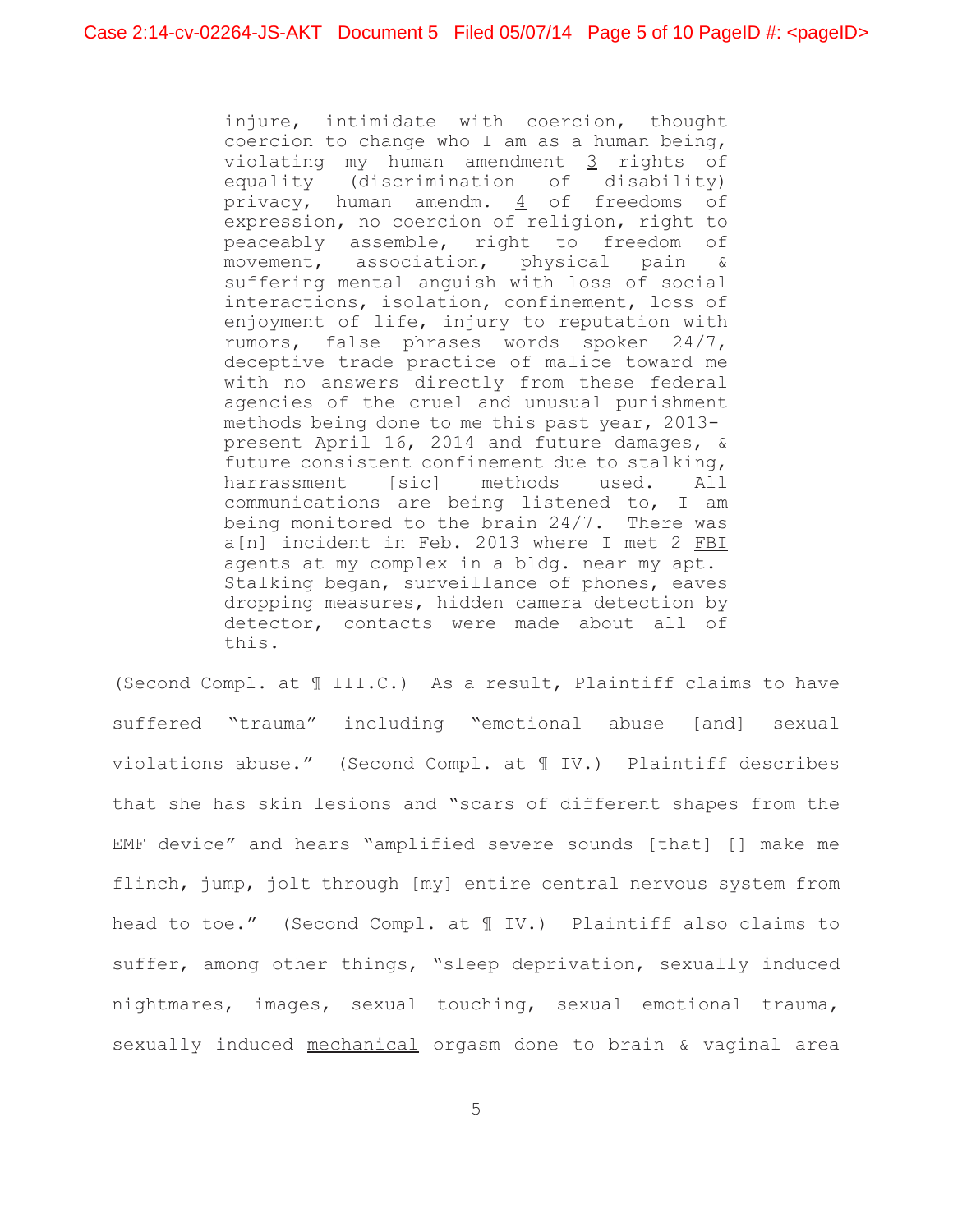connected to cause left side of body weakness after a few of these episodes of the electrical frequency signals directed at my brain." (Second Compl. at ¶ IV.)

For relief, Plaintiff seeks to recover a damages award of \$5 million as well as an order directing the Government to "STOP ALL MIND CTRL. Immediately" and "shut down the device that has been using my eyes, and the voice to skull technology of transmitted voices 24/7." (Second Compl. at ¶ V.)

#### DISCUSSION

# I. Standard of Review

The Court is required to read a pro se plaintiff's Complaint liberally and construe it to raise the strongest arguments it suggests. See, e.g., McEachin v. McGuinnis, 357 F.3d 197, 200 (2d Cir. 2004). Irrespective of whether they are drafted pro se, all complaints must plead sufficient facts to "state a claim to relief that is plausible on its face." Bell Atl. Corp. v. Twombly, 550 U.S. 544, 570, 127 S. Ct. 1955, 1974, 167 L. Ed. 2d 929 (2007). "A claim has facial plausibility when the plaintiff pleads factual content that allows the court to draw the reasonable inference that the defendant is liable for the misconduct alleged." Ashcroft v. Iqbal, 556 U.S. 662, 678, 129 S. Ct. 1937, 173 L. Ed. 2d 868 (2009) (citations omitted). The plausibility standard requires "more than a sheer possibility that a defendant has acted unlawfully." Id. at 678; accord Wilson v. Merrill Lynch & Co., 671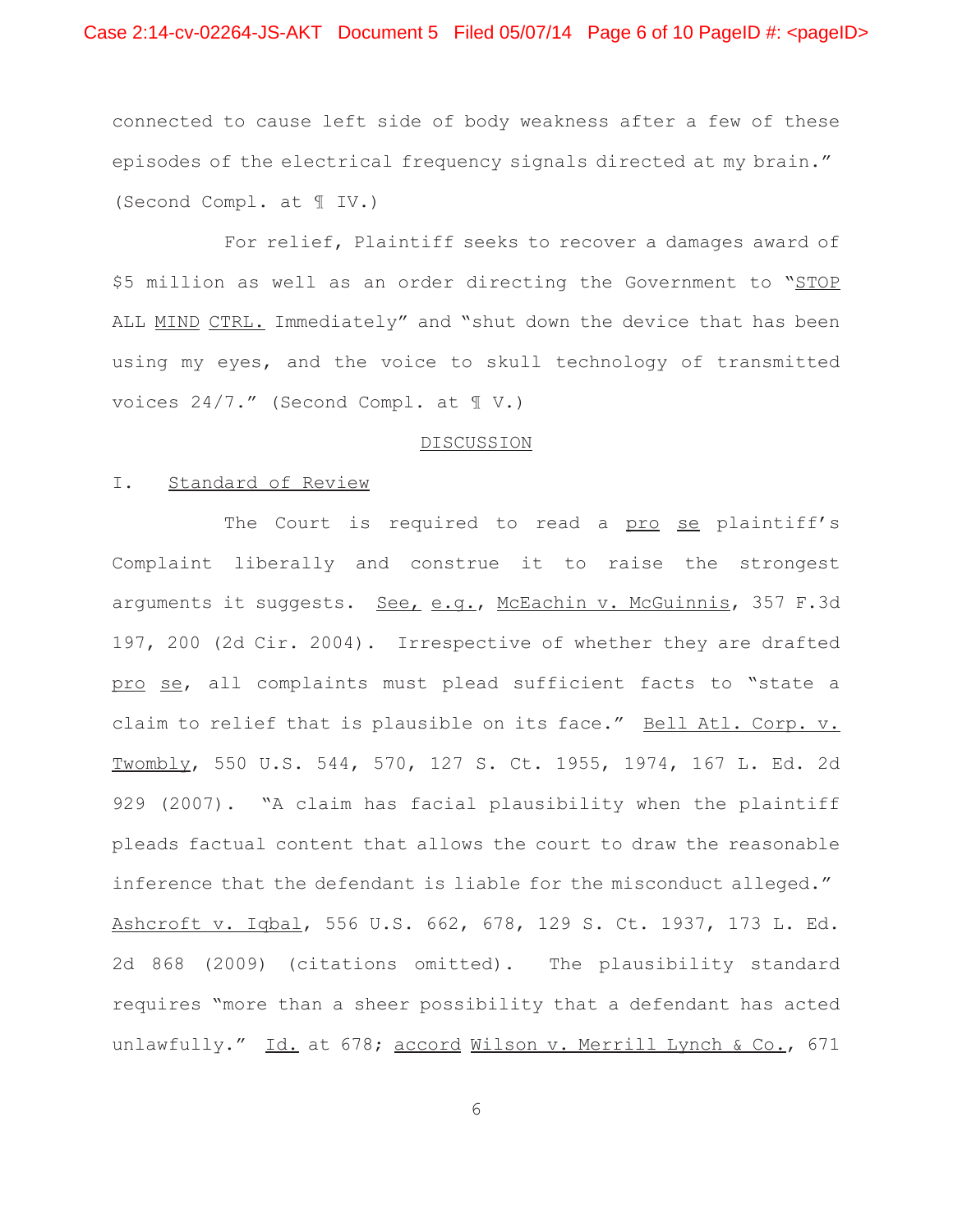F.3d 120, 128 (2d Cir. 2011). While "'detailed factual allegations'" are not required, "[a] pleading that offers 'labels and conclusions' or 'a formulaic recitation of the elements of a cause of action will not do.'" Iqbal, 556 U.S. at 678 (quoting Twombly, 550 U.S. at 555).

Further, a district court has the inherent power to dismiss a case, sua sponte, if it determines that the action is frivolous. Mecca v. U.S. Government, 232 F. App'x 66, 66-67 (2d Cir. 2007) (affirming district court dismissal of complaint that was "replete with fantastic and delusional scenarios.") (internal quotation marks and citation omitted); Shoemaker v. U.S. Dep't of Justice, 164 F.3d 619 (2d Cir. 1998). "An action is frivolous if it lacks an arguable basis in law or fact--i.e., where it is 'based on an indisputably meritless legal theory' or presents 'factual contentions [which] are clearly baseless.'" Scanlon v. Vermont, 423 F. App'x 78, 79 (2d Cir. 2011) (summary order) (quoting Neitzke v. Williams, 490 U.S. 319, 327, 109 S. Ct. 1827, 1832, 104 L. Ed. 2d 338 (1989) (alteration in original)); see also Denton v. Hernandez, 504 U.S. 25, 33, 112 S. Ct. 1728, 118 L. Ed. 2d 340 (1992) ("[A] finding of factual frivolousness is appropriate when the facts alleged rise to the level of the irrational or the wholly incredible, whether or not there are judicially noticeable facts available to contradict them.").

Here, as is readily apparent, the Complaints are nothing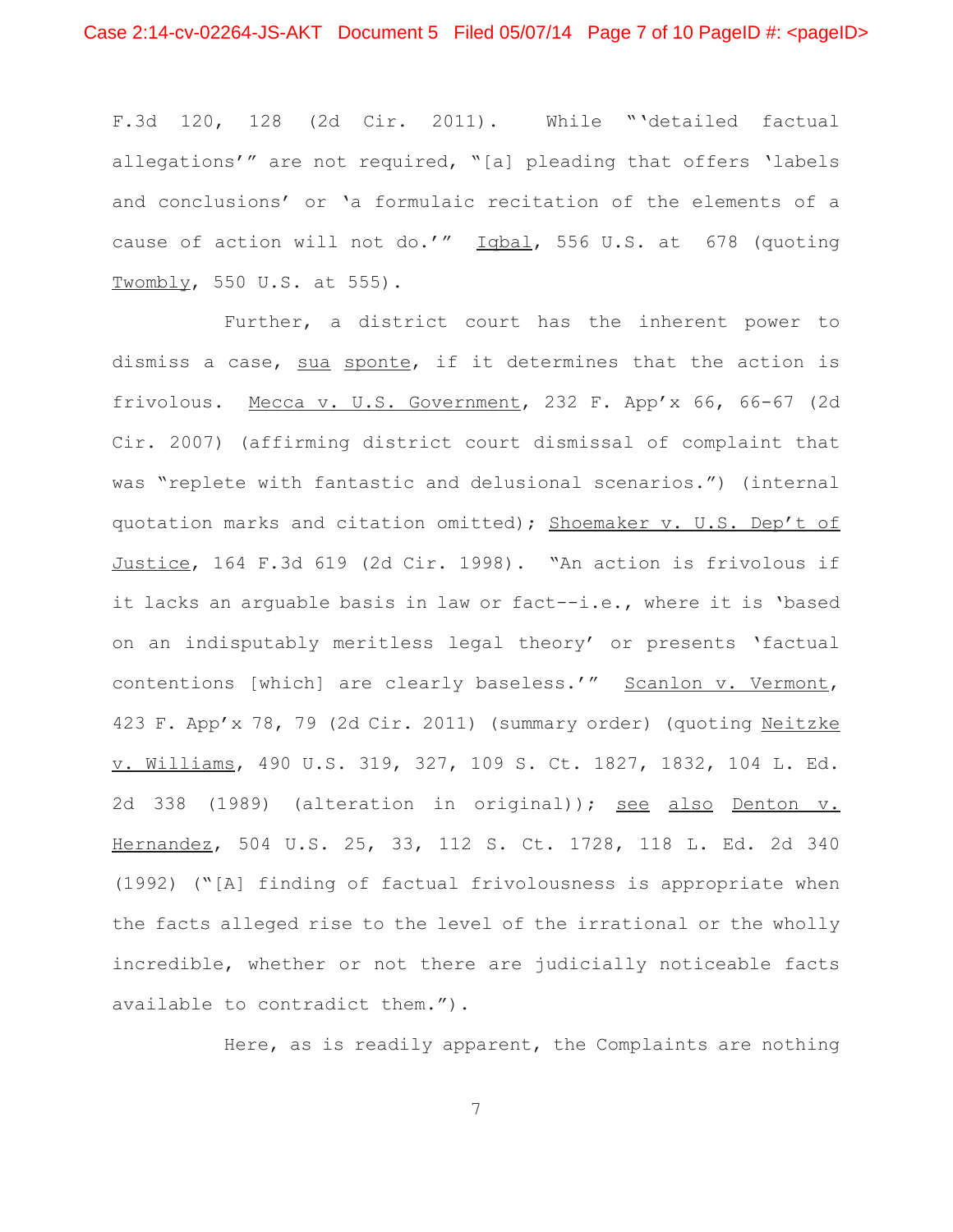more than Plaintiff's delusions and do not set forth any cognizable claim. Samuel v. Bloomberg, No. 13-CV-6027, 2013 WL 5887545, \*1 (E.D.N.Y. Oct. 31, 2013) (dismissing frivolous pro se complaint explaining "[p]laintiff's allegations--even under the very liberal reading we accord pro se pleadings (and even if plaintiff himself believes them to be true)--can only be described as delusional and fantastic."). Accordingly, Plaintiff's frivolous Complaints<sup>2</sup> are sua sponte DISMISSED WITHOUT PREJUDICE.

### II. Leave to Amend

Rule 15(a)(2) of the Federal Rules of Civil Procedure provides that a party shall be given leave to amend "when justice so requires." FED. R. CIV. P. 15(a)(2). "[W]hen addressing a pro se complaint, a district 'court should not dismiss without granting leave to amend at least once when a liberal reading of the complaint gives any indication that a valid claim might be stated.'" Thompson v. Carter, 284 F.3d 411, 416 (2d Cir. 2002) (quoting Branum v. Clark, 927 F.2d 698, 705 (2d Cir. 1991)).

Nevertheless, "[l]eave to amend, though liberally granted, may properly be denied for: 'undue delay, bad faith or dilatory motive on the part of the movant, repeated failure to cure

<sup>2</sup> Plaintiff is cautioned that Federal Rule of Civil Procedure 11 applies to pro se litigants, Ginther v. Provident Life & Cas. Ins. Co., 350 F. App'x 494, 496 (2d Cir. 2009) (upholding a district court's imposition of sanctions against a pro se litigant), and that should she file another frivolous Complaint, it is within the Court's realm to consider sanctions. See FED. R. CIV. P. 11.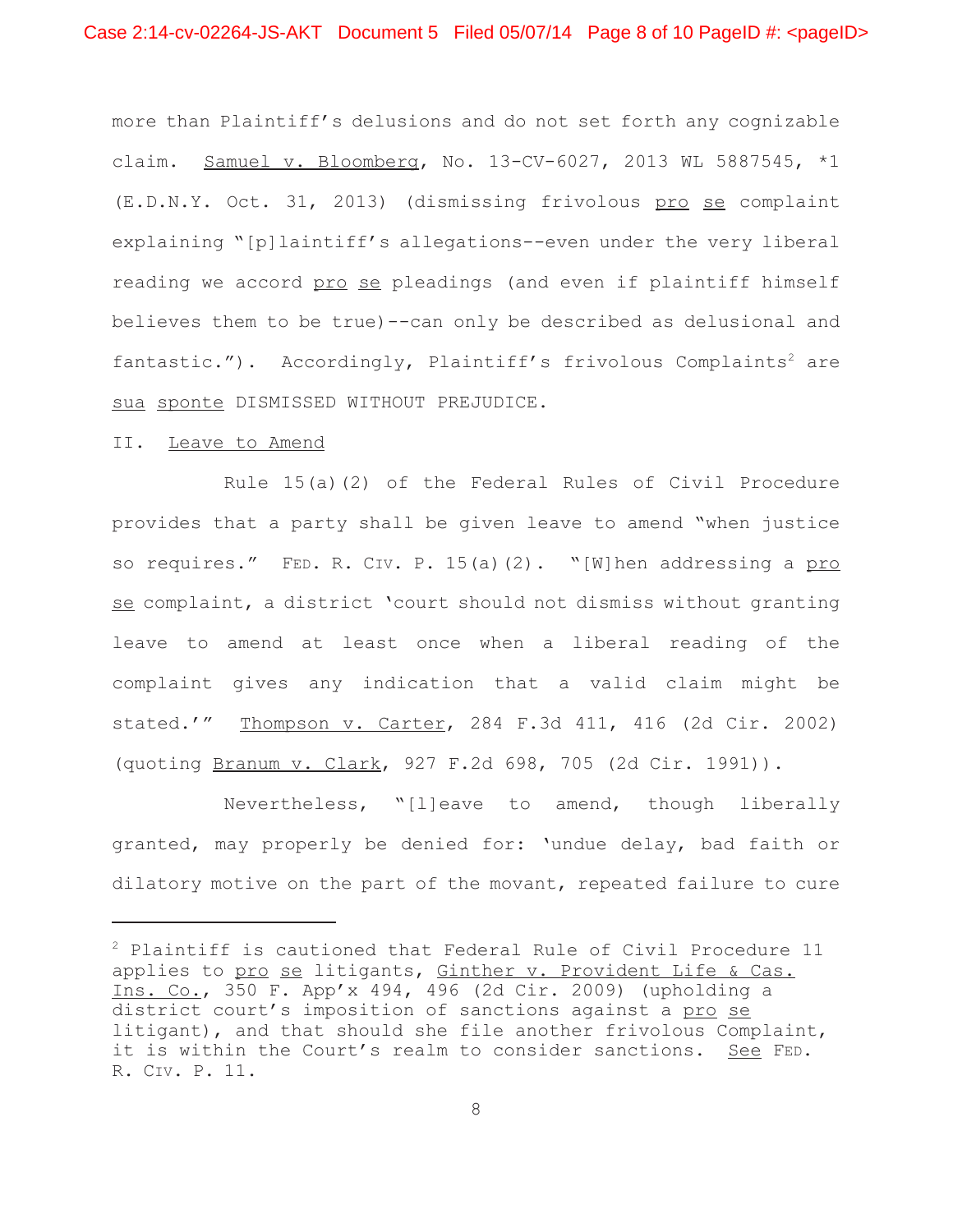deficiencies by amendments previously allowed, undue prejudice to the opposing party by virtue of allowance of the amendment, futility of amendment, etc.'" Ruotolo v. City of New York, 514 F.3d 184, 191 (2d Cir. 2008) (quoting Foman v. Davis, 371 U.S. 178, 182, 83 S. Ct. 227, 230, 9 L. Ed. 2d 222 (1962)). "If the underlying facts or circumstances relied upon by a plaintiff may be a proper subject of relief, he ought to be afforded an opportunity to test his claim on the merits." Foman, 371 U.S. at 182. However, if amendment would be futile,  $i.e.,$  if it could not withstand a motion to dismiss pursuant to Rule 12(b)(6), leave to amend may be denied. See Lucente v. Int'l Bus. Mach. Corp., 310 F.3d 243, 258 (2d Cir. 2002).

Construing the Plaintiff's Complaints liberally, and interpreting them as raising the strongest arguments they suggest, Burgos v. Hopkins, 14 F.3d 787, 790 (2d Cir. 1994), the Court finds that Plaintiff's allegations rise to the level of the irrational. Accordingly, the Court declines to afford Plaintiff an opportunity to amend her Complaints given that the deficiencies therein are not such that could be cured by amendment.

# CONCLUSION

For the reasons set forth above, Plaintiff's applications to proceed in forma pauperis are GRANTED and both cases are sua sponte DISMISSED WITHOUT PREJUDICE for failure to state a plausible claim. The Court certifies pursuant to 28 U.S.C. § 1915(a)(3) that